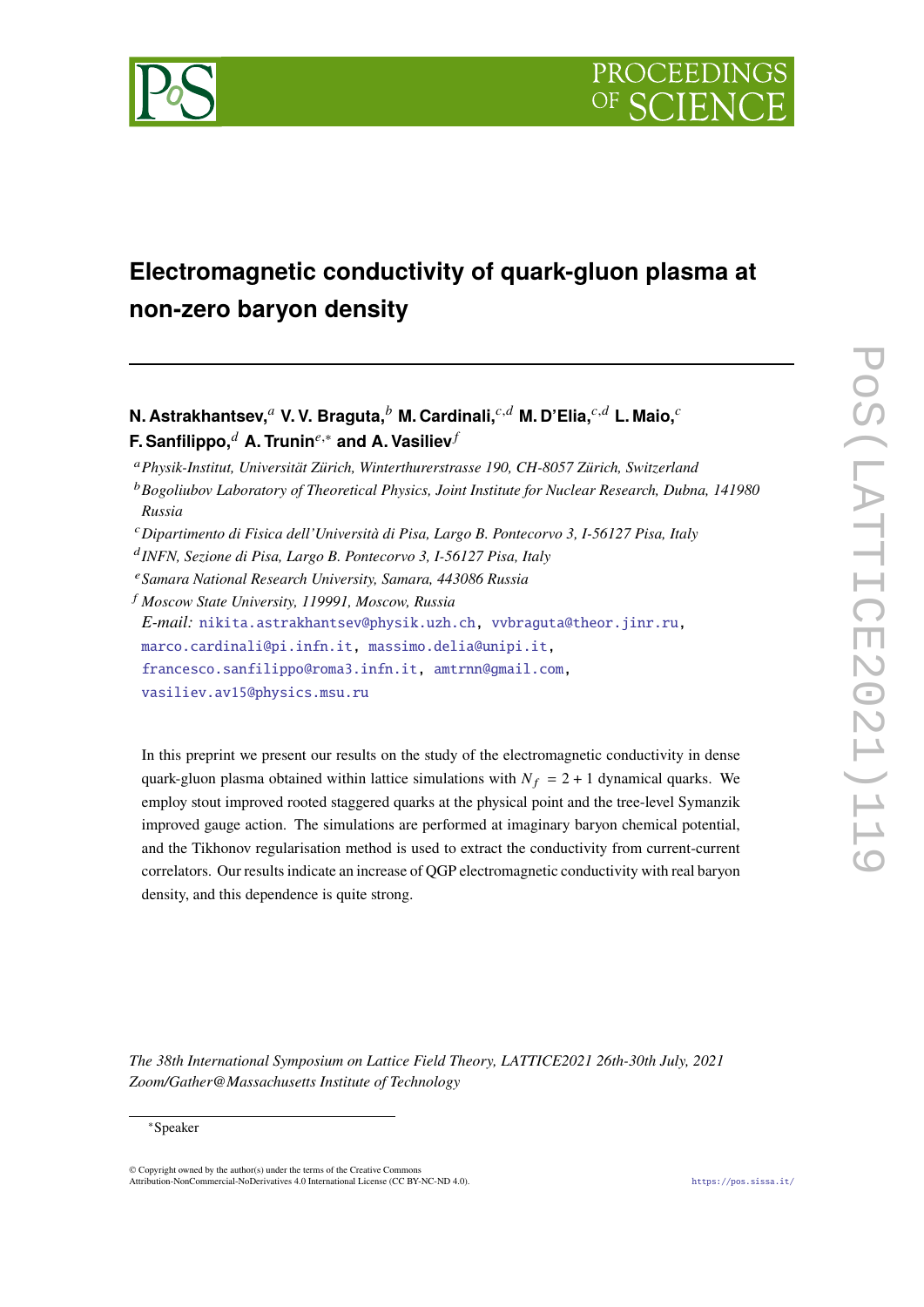## **1. Introduction**

The electromagnetic conductivity is a transport coefficient which parameterises charge transport phenomenon. It is believed that charge transport plays an important role in heavy-ion collision experiments since collisions of relativistic nuclei generate strong electromagnetic field which influences the dynamics of the created quark-gluon plasma (QGP). The electromagnetic conductivity of QGP can be studied in heavy-ion collision experiments through the measurement of the dilepton emission rate.

It is believed that QGP in heavy-ion collision experiments has nonzero baryon density which leads to the appearance of additional fermion states. These states might play an important role in the charge transport phenomena in QGP. In view of this, it is important to study how nonzero baryon density influences the electromagnetic conductivity of QGP.

The electromagnetic conductivity of quark-gluon matter with nonzero baryon density was studied in a number of papers within different phenomenological approaches (see, for instance, [\[1](#page-8-0)[–4\]](#page-8-1) and references therein). In addition to phenomenological studies, lots of the first-principle results on the electromagnetic conductivity were obtained within lattice simulation of QCD (see, for instance, [\[5–](#page-8-2)[8\]](#page-8-3) and the review of lattice results [\[9\]](#page-8-4)). Unfortunately, all lattice QCD studies were carried out at zero baryon density.

In this preprint we are going to present the results of our lattice QCD study of the QGP electromagnetic conductivity at finite baryon density. To overcome the sign problem the simulations are carried out at imaginary baryon chemical potential and the results are analytically continued to real values of the baryon chemical potential.

#### **2. The lattice set-up**

In our study we consider the partition function for  $N_f = 2 + 1$  QCD with chemical potentials  $\mu_f$  ( $f = u, d, s$ ) coupled to quark number operators,  $\mathcal{Z}(T, \mu_u, \mu_d, \mu_s)$ , in a setup for which  $\mu_u = \mu_d = \mu_B/3$ ,  $\mu_s = 0$ . The path integral formulation of  $\mathcal{Z}(T, \mu_B)$ , discretized via improved rooted staggered fermions and adopting the standard exponentiated implementation of the chemical potentials, reads

$$
\mathcal{Z} = \int \mathcal{D}U e^{-S_{\text{YM}}} \prod_{f=u,d,s} \det \left[ M_{\text{st}}^f(U,\mu_f) \right]^{1/4}, \qquad (1)
$$

where

$$
S_{\rm YM} = -\frac{\beta}{3} \sum_{i,\mu \neq \nu} \left( \frac{5}{6} W_{i;\mu\nu}^{1\times 1} - \frac{1}{12} W_{i;\mu\nu}^{1\times 2} \right)
$$
 (2)

is the tree-level Symanzik improved action ( $W_{i;\mu\nu}^{n\times m}$  stands for the trace of the  $n \times m$  rectangular parallel transport in the  $\mu$ - $\nu$  plane and starting from site *i*), and the staggered fermion matrix is defined as

$$
M_{\rm st}^{f}(U,\mu_{f}) = am_{f}\delta_{i,j} + \sum_{\nu=1}^{4} \frac{\eta_{i;\nu}}{2} \left[ e^{a\mu_{f}\delta_{\nu,4}} U_{i;\nu}^{(2)} \delta_{i,j-\hat{\nu}} - e^{-a\mu_{f}\delta_{\nu,4}} U_{i-\hat{\nu};\nu}^{(2)\dagger} \delta_{i,j+\hat{\nu}} \right],
$$
\n(3)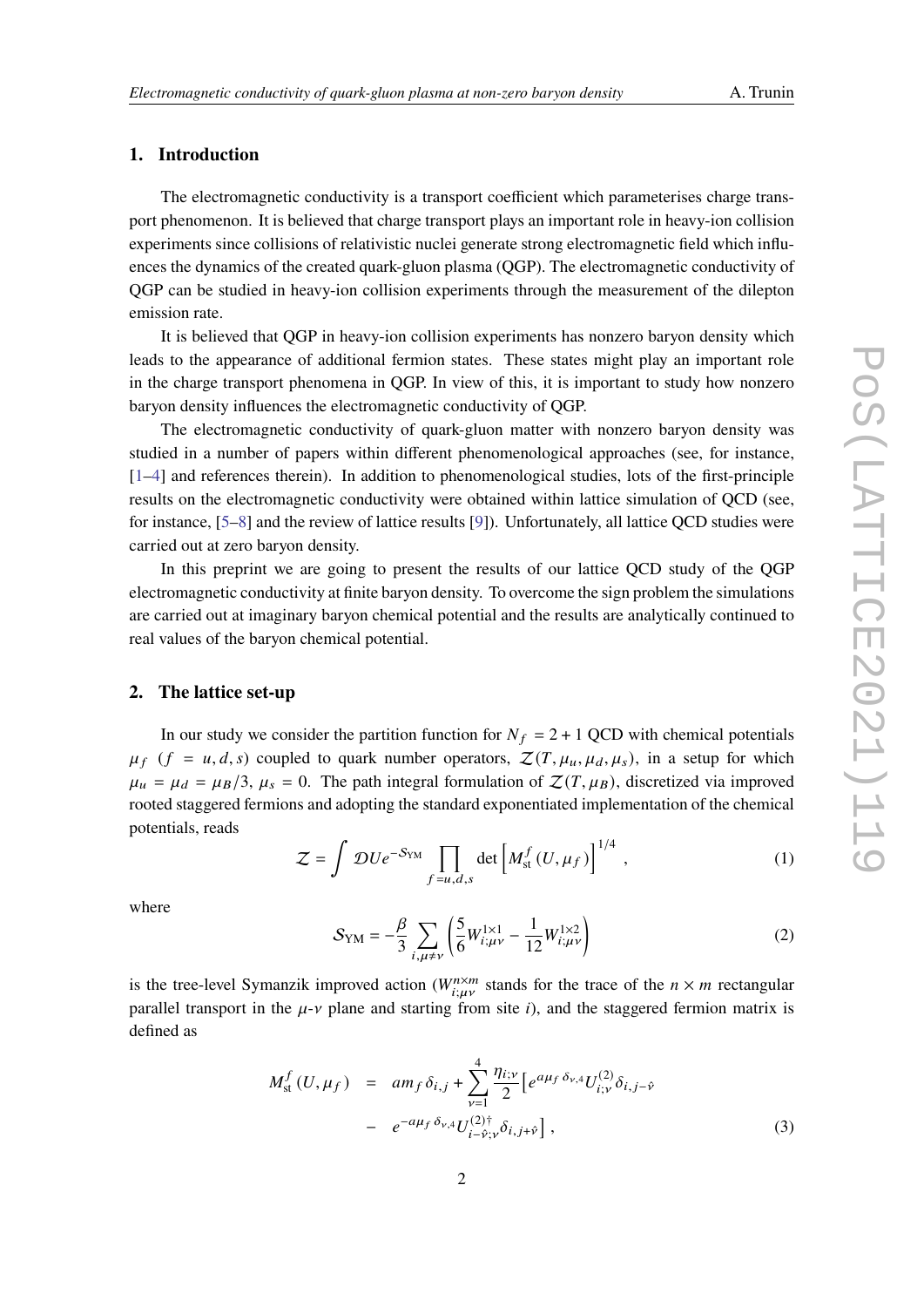where  $U_{i;\nu}^{(2)}$  are two-times stout-smeared links, with isotropic smearing parameter  $\rho = 0.15$ .

We consider two values of temperature  $T = 200$ , 250 MeV; most simulations are carried out on a  $12 \times 48^3$  lattice, with spacings  $a = 0.0820$  fm and  $a = 0.0657$  fm correspondingly. To check the lattice spacing dependence we also consider a  $10 \times 48^3$  lattice with  $a = 0.0988$  fm and  $a = 0.0788$  fm. Notice that the introduction of nonzero baryon chemical potential leads to the sign problem. In order to overcome it we carry out lattice simulations with imaginary baryon chemical potential  $\mu_I$  with the following values:  $\mu_I/3\pi T = 0.0, 0.140, 0.200, 0.245, 0.285$  for all lattices and lattice spacings under consideration.

In Table [1](#page-2-0) we report the lattice parameters used in the simulations.  $O(100)$  decorrelated gauge configurations have been used for each simulation point. Bare parameters have been chosen so as to stay on a line of constant physics with physical quark masses.

<span id="page-2-0"></span>

| a, fm  | $L_{s}$ | $N_t$ | T, MeV     | m <sub>l</sub> a | $m_s a$  | $\mu_I/3\pi T$   | c(T)       |
|--------|---------|-------|------------|------------------|----------|------------------|------------|
| 0.0988 | 48      | 10    | <b>200</b> | 0.0014           | 0.0394   | 0.0, 0.14, 0.20, | 0.0060(14) |
|        |         |       |            |                  |          | 0.245, 0.285     |            |
| 0.0788 | 48      | 10    | 250        | 0.001119         | 0.031508 | 0.0, 0.14, 0.20, | 0.0086(14) |
|        |         |       |            |                  |          | 0.245, 0.285     |            |
| 0.0820 | 48      | 12    | <b>200</b> | 0.001168         | 0.032872 | 0.0, 0.14, 0.20, | 0.0076(14) |
|        |         |       |            |                  |          | 0.245, 0.285     |            |
| 0.0657 | 48      | 12    | 250        | 0.000917         | 0.025810 | 0.0, 0.14, 0.20, | 0.0084(10) |
|        |         |       |            |                  |          | 0.245, 0.285     |            |

**Table 1:** Parameters used in the numerical simulations and the values of the coefficient  $c(T)$  from formula [\(17\)](#page-6-0).

To calculate the conductivity we follow our previous work [\[8\]](#page-8-3). The measurement of conductivity consists of two parts: correlation function measurement and spectral function extraction via the Kubo formula inversion. The correlation function reads

<span id="page-2-1"></span>
$$
C_{ij}(\tau) = \frac{1}{L_s^3} \langle J_i(\tau) J_j(0) \rangle, \tag{4}
$$

where  $\tau$  is the Euclidean time and  $J_i(\tau)$  is the conserved current

$$
J_i(\tau) = \frac{1}{4} e \sum_f q_f \sum_{\vec{x}} \eta_i(x) \left( \bar{\chi}_x^f e^{a\mu_f \delta_{\nu,4}} U_{x,i}^{(2)} \chi_{x+i}^f + \bar{\chi}_{x+i}^f e^{-a\mu_f \delta_{\nu,4}} U_{x,i}^{(2)\dagger} \chi_x^f \right), \tag{5}
$$

where  $x = (\tau, \vec{x})$ ,  $\eta_i(x) = (-1)^{x_1 + ... x_{i-1}}$ ,  $i = 1, 2, 3, \bar{\chi}_x^f$ ,  $\chi_x^f$  are staggered fermion fields of  $f =$  $u, d, s$  flavours.

The staggered fermion correlator [\(4\)](#page-2-1) corresponds to two different operators for the even  $\tau =$  $2n \times a$  and odd  $\tau = (2n + 1) \times a$  slices. In the continuum limit  $C_{ij}(\tau)$  reads

<span id="page-2-2"></span>
$$
C_{ij}^{e, o}(\tau) = \sum_{\vec{x}} \left( \langle A_i(x) A_j(0) \rangle - s^{e, o} \langle B_i(x) B_j(0) \rangle \right), \tag{6}
$$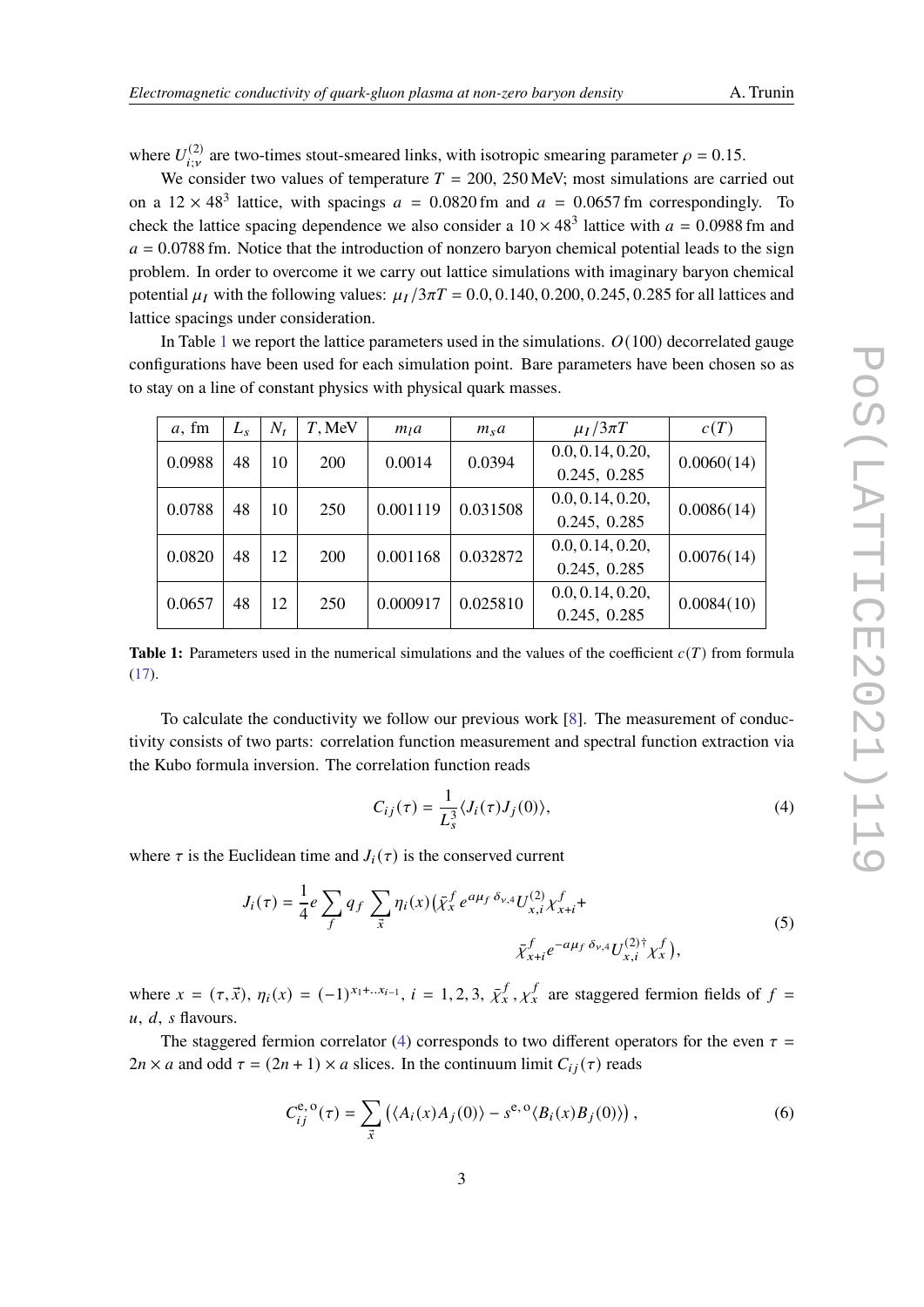where  $s^{e, o} = (-1)^{\tau}$  is the timeslice parity and

<span id="page-3-0"></span>
$$
A_i = e \sum_f q_f \bar{\psi}^f \gamma_i \psi^f, \quad B_i = e \sum_f q_f \bar{\psi}^f \gamma_5 \gamma_4 \gamma_i \psi^f,
$$

and  $\psi^f$  is Dirac spinor of the flavor f. Notice that the operator  $A_i$  corresponds to electromagnetic current in the continuum whereas we would like to remove the  $B_i$  contribution.

Next let us recall that the current-current Euclidean correlators both for even and odd slices  $C_{ij}^{\mathbf{e}, \mathbf{o}}$  are related to its spectral functions  $\rho_{ij}^{\mathbf{e}, \mathbf{o}}(\omega)$  as

$$
C_{ij}^{\mathbf{e},\,\mathbf{o}}(\tau) = \int_0^\infty \frac{d\omega}{\pi} K(\tau,\omega) \rho_{ij}^{\mathbf{e},\,\mathbf{o}}(\omega),\tag{7}
$$

where  $K(\tau, \omega) = \frac{\cosh \omega(\tau - \beta/2)}{\sinh \omega \beta/2}$  $\sin \omega(\tau - \beta/2)$ ,  $\beta = 1/T$ . The electromagnetic conductivity  $\sigma_{ij}$  is related to the spectral densities  $\rho_{ij}^{\rm e, \omega}(\omega)$  through the Kubo formulas

<span id="page-3-3"></span>
$$
\frac{\sigma_{ij}}{T} = \frac{1}{2T} \lim_{\omega \to 0} \frac{1}{\omega} \left( \rho_{ij}^e(\omega) + \rho_{ij}^o(\omega) \right).
$$
 (8)

The contribution of the correlator  $\langle B_i(\tau)B_j(0)\rangle$  to the sum  $\rho_{ij}^e + \rho_{ij}^o$  cancels out and in the continuum limit the electromagnetic conductivity is reproduced. Similarly to [\[5–](#page-8-2)[8\]](#page-8-3) in this calculation of the correlation function [\(4\)](#page-2-1) only connected diagrams are taken into account.

### **3. Calculation of the electromagnetic conductivity**

Given the correlation functions  $C_{ii}^{e, o}(\tau)$  one needs to invert the integral equation [\(7\)](#page-3-0) and determine spectral functions  $\rho_{ij}^{\rm e, o}(\omega)$  to find the conductivity. In this paper we going to apply model independent approach which is called Tikhonov regularization (TR) [\[10\]](#page-8-5) method to extract the conductivity. A similar approach widely used for the reconstruction of spectral densities is Backus-Gilbert (BG) method [\[11\]](#page-8-6). These methods were applied for the reconstruction of the shear and bulk viscosities [\[12,](#page-8-7) [13\]](#page-9-0), electromagnetic conductivity [\[6,](#page-8-8) [8\]](#page-8-3) of QGP. Our study shows that both approaches give equivalent results for the electromagnetic conductivity of QGP at finite baryon density. For this reason to obtain the results presented below we apply TR method.

The TR method is a non-parametric linear approach which can be used to study the spectral function. This method is aimed at the solution of the equation

<span id="page-3-1"></span>
$$
C(\tau) = \int_{0}^{+\infty} \frac{d\omega}{2\pi} \frac{\rho(\omega)}{f(\omega)} K(\tau, \omega),
$$
\n(9)

where  $K(\tau, \omega) = \frac{\cosh \omega(\tau - \beta/2)}{\sinh \omega \beta/2}$  $\frac{\sin \omega(\tau - \beta/2)}{\sinh \omega \beta/2} f(\omega)$ , and  $f(\omega)$  is an arbitrary function. In linear methods, one reconstructs the estimator  $\bar{\rho}(\bar{\omega})$  of the spectral function in the following form:

<span id="page-3-2"></span>
$$
\bar{\rho}(\bar{\omega}) = f(\bar{\omega}) \sum_{i} q_i(\bar{\omega}) C(\tau_i), \qquad (10)
$$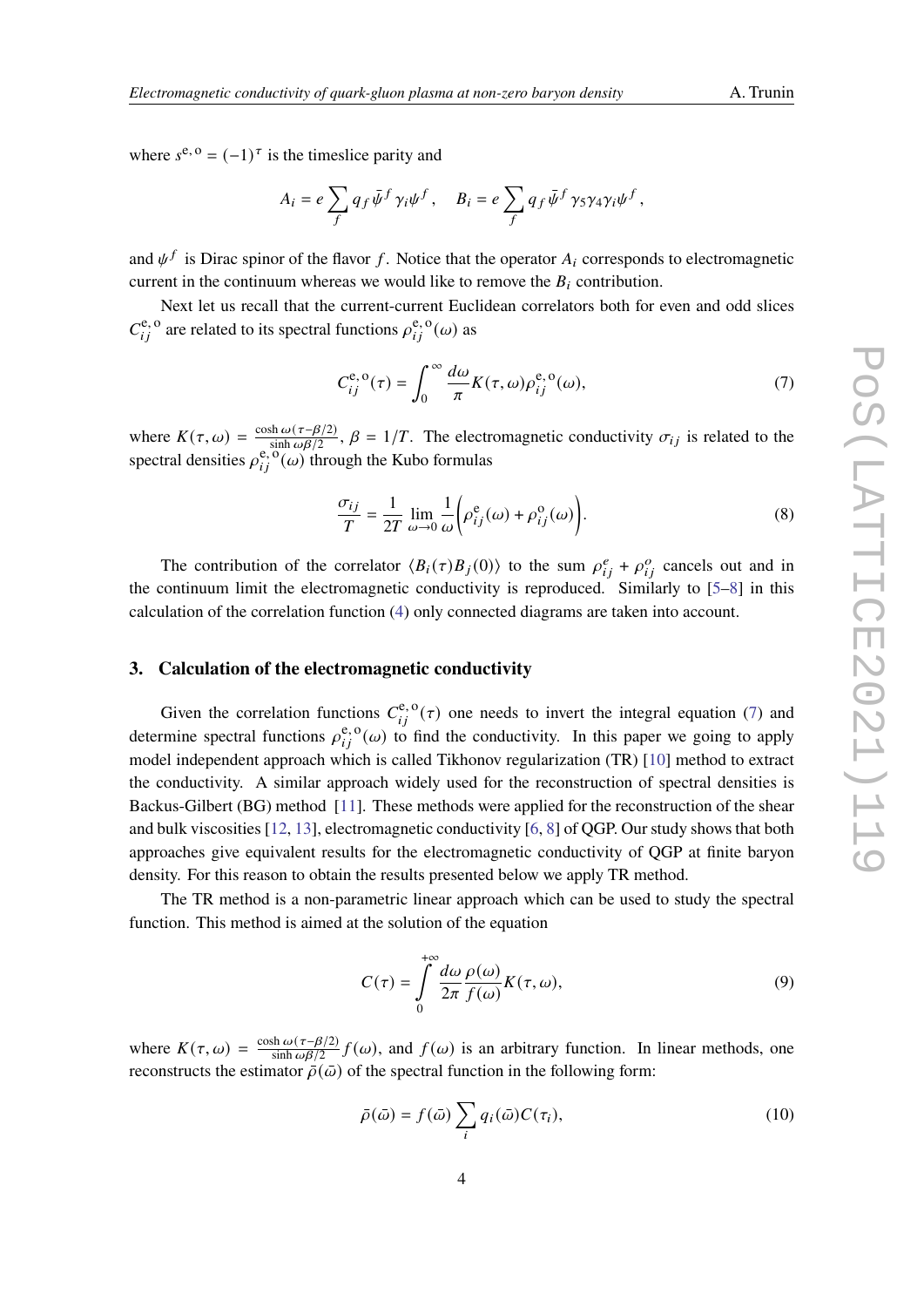where  $q_i(\bar{\omega})$  are some functions, which exact expressions will be discussed later. Combining Eqs. [\(9\)](#page-3-1) and [\(10\)](#page-3-2), one gets the following relation between the estimator  $\bar{\rho}(\bar{\omega})$  and the spectral function  $\rho(\omega)$ :

<span id="page-4-0"></span>
$$
\bar{\rho}(\bar{\omega}) = f(\bar{\omega}) \int_{0}^{\infty} d\omega \, \delta(\bar{\omega}, \omega) \frac{\rho(\omega)}{f(\omega)},
$$
\n(11)

where the resolution function  $\delta(\bar{\omega}, \omega)$  is given by the formula:

$$
\delta(\bar{\omega}, \omega) = \sum_{i} q_i(\bar{\omega}) K(x_i, \omega).
$$
 (12)

If the resolution function has a sharp peak around  $\bar{\omega}$  and normalized to 1, according to Eq. [\(11\)](#page-4-0) the estimator  $\bar{\rho}(\bar{\omega})$  is a very good approximation to the spectral function  $\rho(\omega)$ . E.g., if  $\delta(\omega, \bar{\omega}) = \delta(\omega - \bar{\omega})$  the estimator of the spectral function would exactly reproduce the spectral function  $\bar{\rho}(\bar{\omega}) = \rho(\bar{\omega})$ . In real calculation the resolution function has a peak of finite width of few T, thus the estimator  $\bar{\rho}(\bar{\omega})$  averages the spectral function over the region of several T. In particular, in our calculations at  $\bar{\omega} = 0$  the width of the resolution function is ~ 4 T.

Now we would like to note that the TR method can reliably reconstruct  $\rho(\omega = 0)$  if the resolution function  $\delta(\bar{\omega} = 0, \omega)$  is narrower than the characteristic variation scale of  $\rho(\omega)$ . Correlation functions of the electromagnetic currents are well described by either the ansatz combining the transport peak at small frequencies and UV contribution at large frequencies [\[5–](#page-8-2)[7\]](#page-8-9) or by the AdS/CFT spectral function [\[7\]](#page-8-9). Within the temperature interval considered in this paper the widths of  $\delta(\bar{\omega}=0,\omega)$  are close to or smaller than the variation scale of  $\rho(\omega)$  obtained in [\[5–](#page-8-2)[7\]](#page-8-9). For this reason we believe that both approaches give reliable results for the conductivity extracted from such spectral functions.

Further let us discuss how one should select functions  $q_i(\bar{\omega})$  in Eq. [\(10\)](#page-3-2). One of the reasonable ways is to require the minimization of the width of  $\delta(\bar{\omega}, \omega)$ . In particular, one finds the functions  $q_i(\bar{\omega})$  which minimize the the following functional:

$$
\mathcal{A} = \int_0^\infty d\omega \, \delta^2(\bar{\omega}, \omega) (\omega - \bar{\omega})^2.
$$
 (13)

The minimization procedure gives the following expressions

$$
q_i(\bar{\omega}) = \frac{\sum_j W_{ij}^{-1}(\bar{\omega})R(x_j)}{\sum_{k,j} R(x_k)W_{kj}^{-1}(\bar{\omega})R(x_j)},
$$
\n(14)

$$
W_{ij}(\bar{\omega}) = \int_{0}^{\infty} d\omega \, K(x_i, \omega) (\omega - \bar{\omega})^2 K(x_j, \omega), \tag{15}
$$

$$
R(x_i) = \int_{0}^{\infty} d\omega K(x_i, \omega).
$$
 (16)

Notice, however, that the narrower the resolution function  $\delta(\bar{\omega}, \omega)$  the larger number of terms in formula [\(11\)](#page-4-0) with alternating sign. For this reason the method become unstable and susceptible to noise in the data. Thus, it is required to carry out regularization that should be properly adjusted.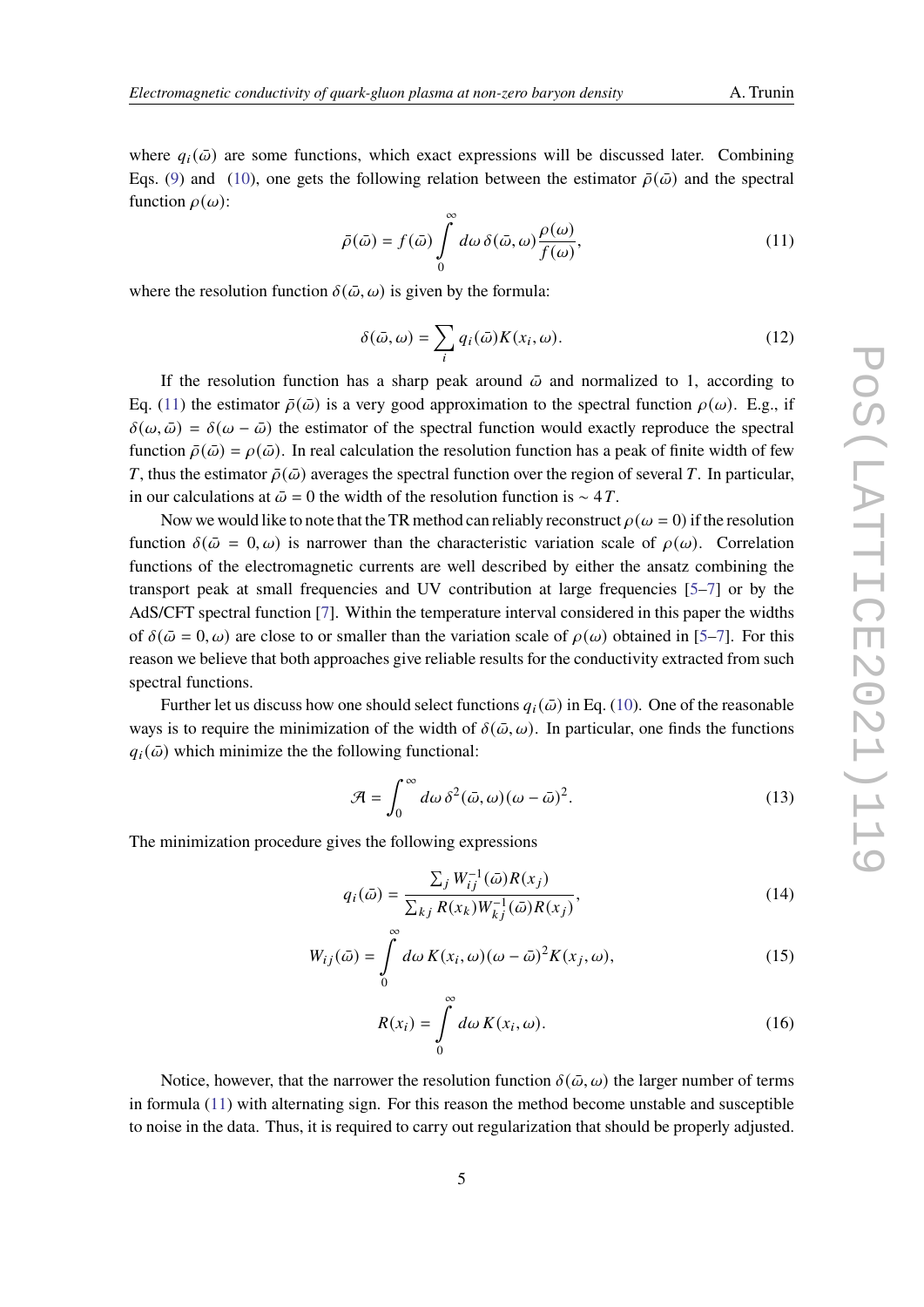<span id="page-5-0"></span>In the TR method one regularises the SVD decomposition of  $W^{-1} = VDU^{T}$ . The diagonal matrix  $D = \text{diag}(\sigma_1^{-1}, \sigma_2^{-1}, \dots, \sigma_n^{-1})$  might have very large entries that represent the susceptibility of the data to noise. The regularization is done by adding the regularizer  $\gamma$  to all entries as  $\tilde{D} = \text{diag}\left((\sigma_1 + \gamma)^{-1}, (\sigma_2 + \gamma)^{-1}, \dots, (\sigma_n + \gamma)^{-1}\right)$ . Thus, small  $\sigma_i$  will be smoothly cut-off. In Fig. [1](#page-5-0) we plot typical resolution functions for the TR regularization at  $\bar{\omega} = 0$ .



**Figure 1:** Typical resolution functions for the even and odd branches at  $T = 200$  MeV.

In the reconstruction procedure one has to choose the value of the parameter  $\gamma$ . In order to do this we follow the approach proposed in paper [\[8\]](#page-8-3). Briefly, this approach can be described as follows. In the region of sufficiently small  $\gamma$  (weak regularization) the method becomes unstable what manifests itself in large statistical uncertainties rising with the decrease of  $\gamma$ . In addition, in the same region the reconstructed conductivities and the widths of the even and odd resolution functions reach plateaus. Since the resolution function width does not decrease below some value of  $\gamma$ , the decrease of the  $\gamma$  below this value does not make the reconstruction more accurate. On the contrary, in the region of large  $\gamma$  the method is stable with small uncertainties at the cost of strong regularization. The widths of the resolution functions are growing and spectral function is averaged over a large region which is not appropriate for the conductivity reconstruction. In order to safely choose the region of regularization uncertainty, we restrict ourselves from below by the value of  $\gamma$  where the plateaus of the reconstructed conductivities and the widths are saturated and from above by the value of  $\gamma$  where both resolution functions have the width smaller than 4.7T. Our calculations show that these restrictions give safe estimation of the uncertainties. This results in the variation region roughly  $\gamma \in (0.1, 10)$ . The exact regions depend on the lattice parameters (chemical potential and temperature).

Thus, we restrict ourselves to the region  $\gamma \in (0.1, 10)$  where the method is stable and the resolution is sufficiently narrow  $\sim$  4*T*. The uncertainties of our results were estimated as the total variation of the conductivity including statistical uncertainties as the  $\gamma$  parameter is varied within the region  $\gamma \in (0.1, 10)$ .

Having described the TR method we proceed to the calculation of the electromagnetic conductivity which is carried out in the following steps. Firstly, we measure the lattice correlation functions  $C_{ij}^{\text{e}, \text{o}}(\tau)$  [\(6\)](#page-2-2). Then we calculate the estimators  $\bar{\rho}^{\text{e}, \text{o}}(\bar{\omega})/\bar{\omega}$  at  $\bar{\omega} = 0$  within the TR approach. Finally using Eq. [\(8\)](#page-3-3) we calculate the electromagnetic conductivity.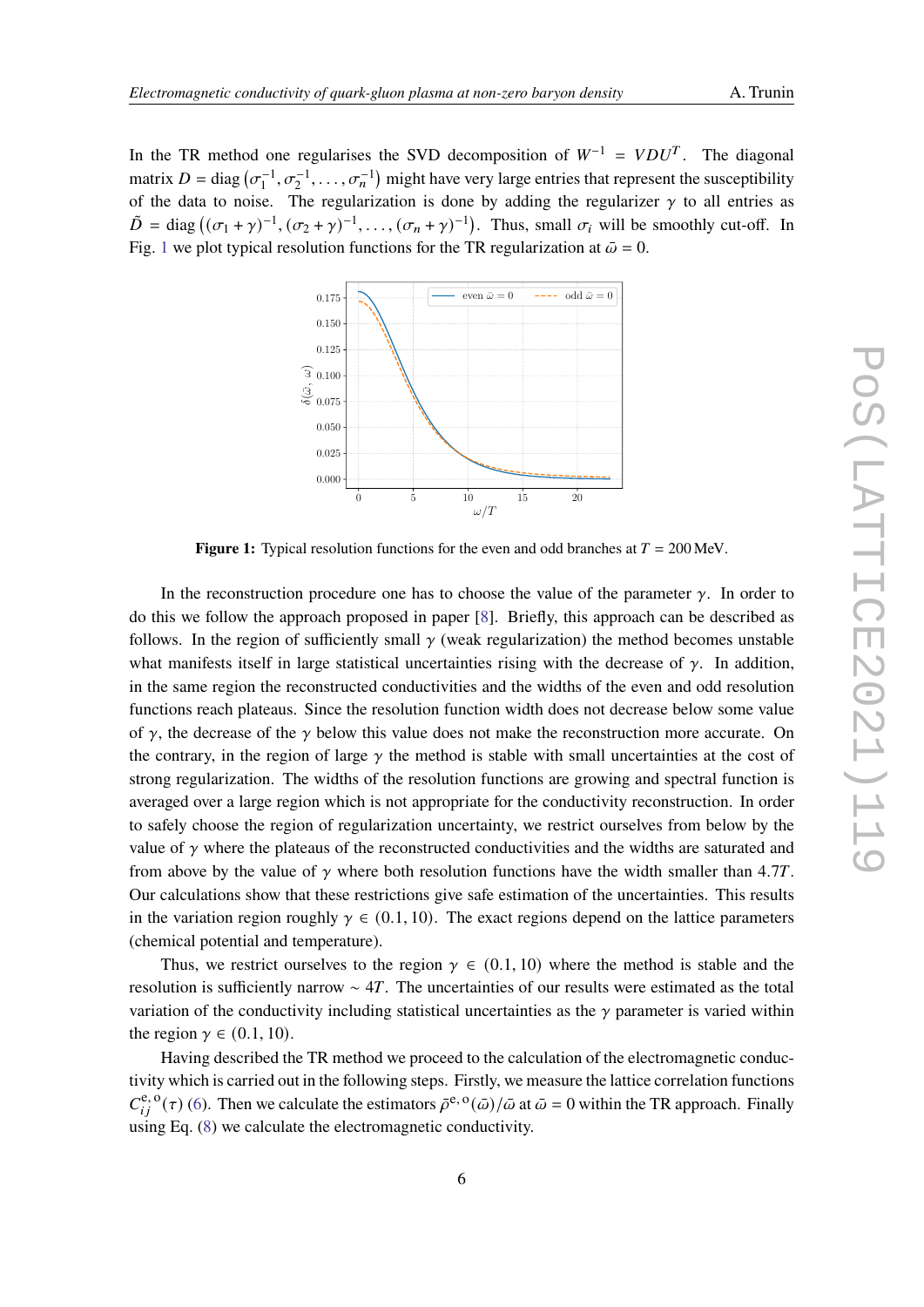An important issue in the calculation is the ultraviolet (UV) contribution to the reconstructed conductivity. For the conductivity the UV contribution scales as  $\rho \propto \omega^2$  and our study carried out in [\[8\]](#page-8-3) shows that the UV gives  $\sim 20 - 30\%$  contribution at  $\bar{\omega} = 0$ .

In principle, one could subtract the UV contribution from the correlation function [\(6\)](#page-2-2) (see [\[8\]](#page-8-3) for details). However, this approach gives rise to a quite large uncertainty. To reduce this uncertainty we are going to apply the following approach. Instead of the correlation functions  $C_{\mu}^{\rm e, o}$ we consider the difference  $\Delta C^{e, o} = C_{\mu_I}^{e, o} - C_{\mu_I}^{e, o}$  $\mu_{\mu=0}^{\text{e}, \text{o}}$ . Since, for the chosen values of the lattice spacing, the UV regime starts at  $\omega_0 \sim 2$  GeV [\[8\]](#page-8-3), we note that  $\mu_I \ll \omega$  for all frequencies in the UV regime and baryon chemical potential. Thus, one can consider the UV spectral function independent on the imaginary baryon chemical potential and assume that the differences  $\Delta C^{e, o}$  do not contain the UV contribution. The results for  $\Delta C^{e, o}$  turn out to be more accurate since the UV–estimation uncertainty is absent in this case. The correlator  $\Delta C^{e, o}$  is related to additional conductivity due to the presence of the imaginary baryon chemical potential. In our further study we apply the TR approach to the differences  $\Delta C^{\text{e}, \text{o}}$ .

#### **4. Results**

The change of the electromagnetic conductivity due to non-zero imaginary baryon chemical potential  $\Delta \sigma = \sigma_{\mu} - \sigma_{\mu}$  normalized to  $TC_{em}$  ( $C_{em} = e^2 \sum_f q_f^2$ ) at temperatures  $T =$ 200, 250 MeV is shown in Fig. [2.](#page-7-0)

Now few comments are in order.

- 1. In order to study discretization effects we carried out the study for two lattice spacings for each temperatures. For  $T = 200$  MeV  $a = 0.0820, 0.0988$  fm whereas and for  $T = 250$  MeV  $a = 0.0657, 0.0788$  fm (see lattice parameters in Table [1\)](#page-2-0). From Fig. [2](#page-7-0) one sees that the results obtained at different lattice spacings agree within the uncertainties.
- 2. It is also seen that the results are well described by the quadratic polynomial

<span id="page-6-0"></span>
$$
\frac{\Delta \sigma}{TC_{em}} = -c(T) \left(\frac{\mu_I}{T}\right)^2,\tag{17}
$$

which after analytical continuation to real chemical potential becomes

$$
\frac{\Delta \sigma}{TC_{em}} = c(T) \left(\frac{\mu_B}{T}\right)^2.
$$
\n(18)

Because of the uncertainties we don't see the dependence of the coefficient  $c(T)$  on temperature (see Table [1\)](#page-2-0).

3. To overcome the sign problem our simulation are carried out at imaginary chemical potential. Notice also that for all lattice parameters under study, the coefficient  $c(T) > 0$ . So, after analytical continuation one can conclude that the conductivity raises with baryon chemical potential. This conclusion is in agreement with the expectation that baryon chemical potential introduces additional fermion states to QGP which leads to rise of the conductivity.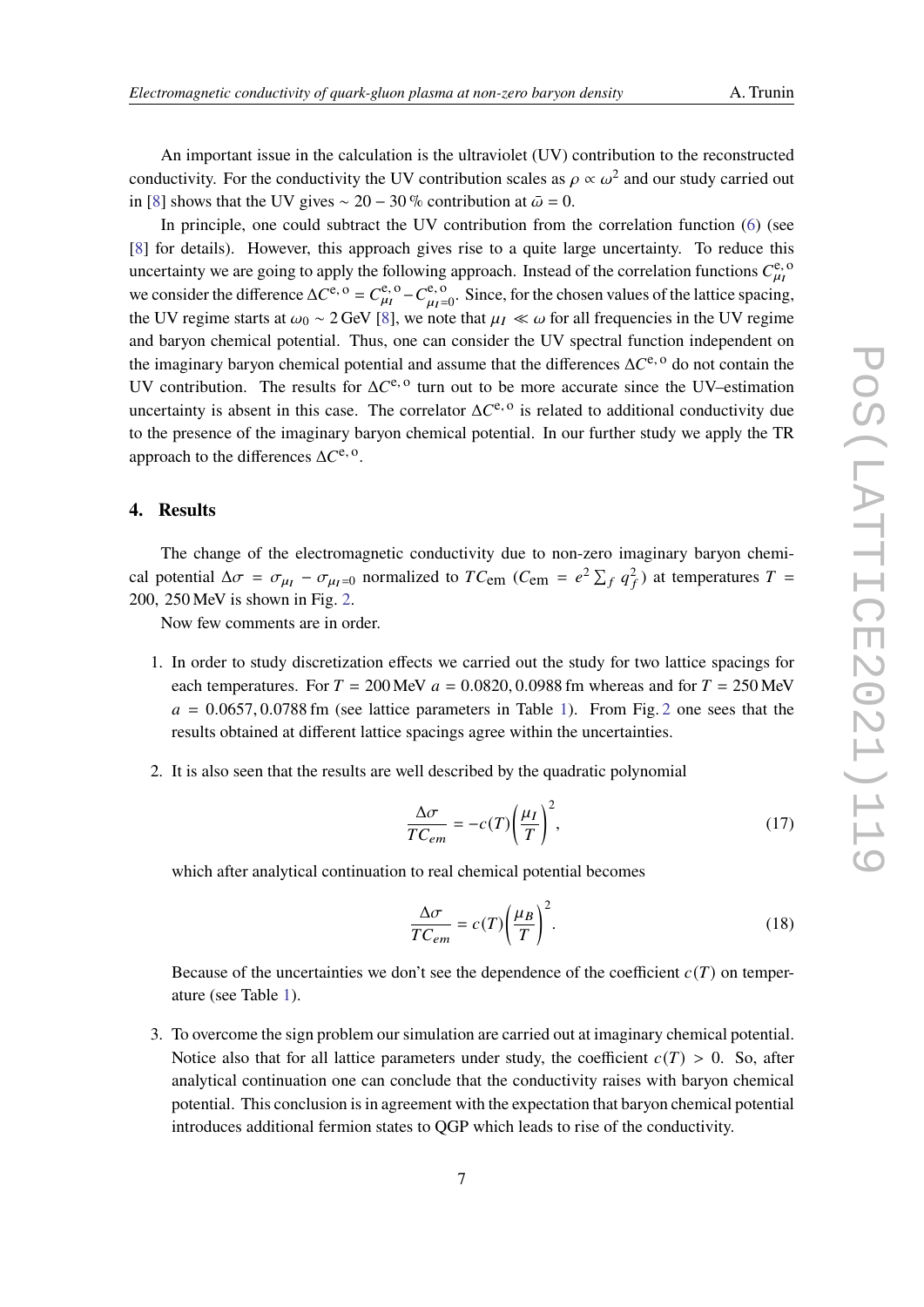At the end of this preprint let us discuss the values of the coefficient  $c(T)$  which are presented in Table. [1.](#page-2-0) If one takes into account that the characteristic value of the ratio  $\sigma(T)/TC_{em}$  in the region  $T \in (200 - 250)$  MeV is ~ 0.2 (see Fig. 3 in the review [\[9\]](#page-8-4)), the conductivity at  $\mu_{u,d} \sim T$ raises by  $\sim 30\%$  as compared to zero baryon density<sup>[1](#page-7-1)</sup>. We believe that this is quite considerable response of transport properties of QGP to non-zero baryon density. Our results for the  $c(T)$  are in a reasonable agreement with the results of papers [\[1,](#page-8-0) [2\]](#page-8-10) and they are larger than that in papers [\[3,](#page-8-11) [4\]](#page-8-1). We would like also to mention the paper [\[14\]](#page-9-1) where the authors carried out lattice study of the conductivity in dense two-color QCD. Their results for the  $c(T)$  are smaller than our values.

<span id="page-7-0"></span>

**Figure 2:** The electromagnetic conductivities due to non-zero imaginary baryon chemical potential  $\Delta \sigma$  =  $\sigma_{\mu}$  –  $\sigma_{\mu}$  =0 as a function of  $\mu$ <sub>I</sub> /T normalized to TC<sub>em</sub> for T = 200 MeV (left figure) and T = 250 MeV (right figure). In order to study the dependence of our results on lattice spacing, the calculations were carried out at two lattices  $10 \times 48^3$  and  $12 \times 48^3$  for each temperature.

## **5. Conclusion**

In this preprint we present our results on the study of the electromagnetic conductivity in dense quark-gluon plasma obtained within lattice simulations with  $N_f = 2 + 1$  dynamical quarks. We employ stout improved rooted staggered quarks at the physical point and the tree-level Symanzik improved gauge action. The simulations are performed at imaginary chemical potential, and the Tikhonov regularisation method is used to extract the conductivity from current-current correlators. The results for the conductivity extracted in this way are analytically continued to real values of baryon chemical potential. Our study indicates that electromagnetic conductivity of quark-gluon plasma raises with real baryon density, and this dependence is quite strong.

#### **Acknowledgments**

This work was supported by RFBR grant 18-02-40126. Numerical simulations have been carried out on the MARCONI100 machine at CINECA, based on the agreement between INFN and CINECA (under project INF20\_npqcd and INF21\_npqcd). In addition we used computing resources of the Federal collective usage center Complex for Simulation and Data Processing for Mega-science

<span id="page-7-1"></span><sup>&</sup>lt;sup>1</sup>Notice that in the report on the conference Lattice 2021 we incorrectly plotted the scale on the  $\mu_I/T$  axis in Fig. [2.](#page-7-0) This led to incorrect values of the coefficients  $c(T)$ .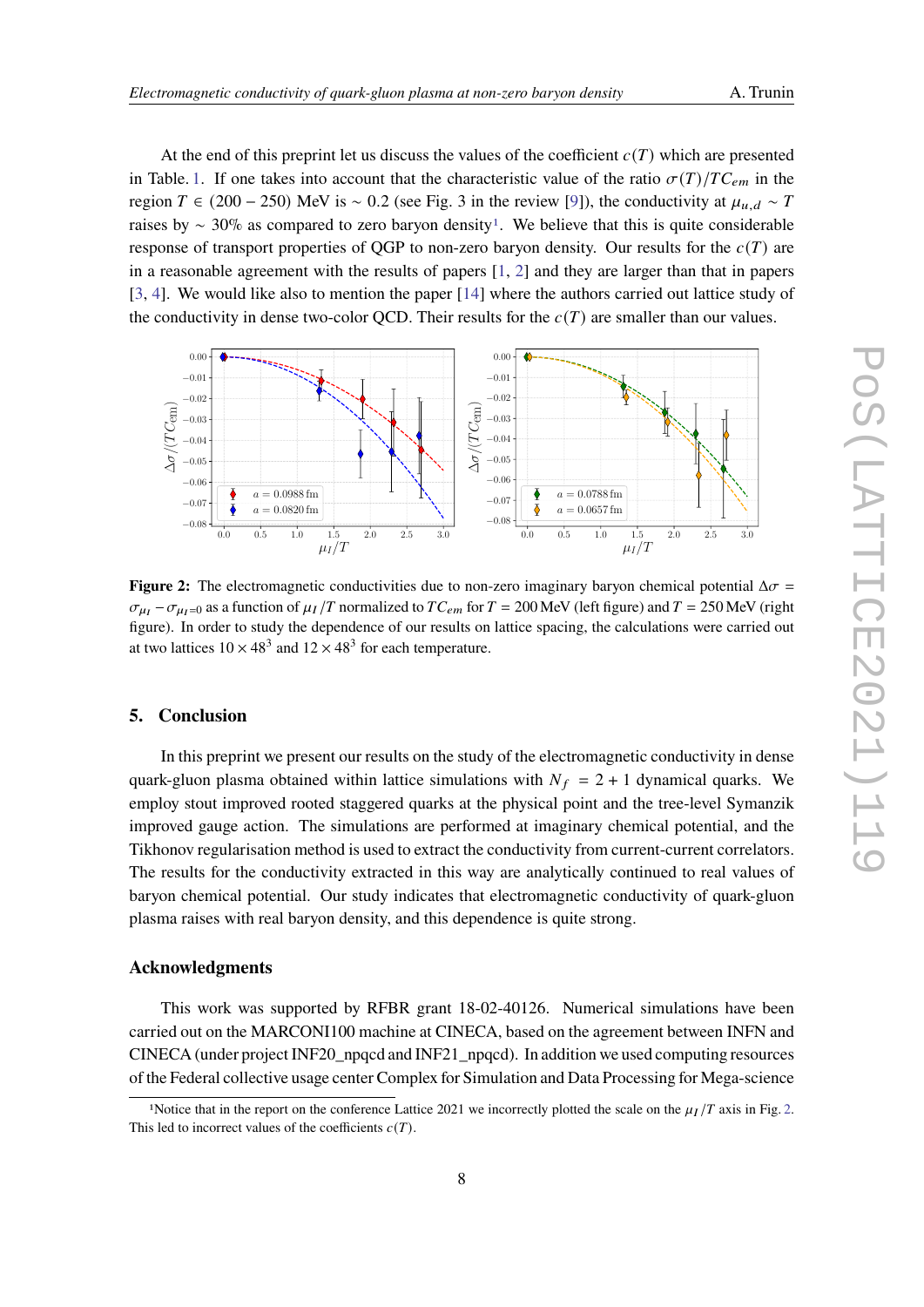Facilities at NRC "Kurchatov Institute", <http://ckp.nrcki.ru/>; the Supercomputer "Govorun" of Joint Institute for Nuclear Research and the equipment of the shared research facilities of HPC computing resources at Lomonosov Moscow State University.

### **References**

- <span id="page-8-0"></span>[1] T. Steinert and W. Cassing. Electric and magnetic response of hot QCD matter. *Phys. Rev. C*, 89(3):035203, 2014.
- <span id="page-8-10"></span>[2] P. K. Srivastava, Lata Thakur, and Binoy Krishna Patra. Electrical Conductivity of an Anisotropic Quark Gluon Plasma : A Quasiparticle Approach. *Phys. Rev. C*, 91(4):044903, 2015.
- <span id="page-8-11"></span>[3] Ralf-Arno Tripolt, Christopher Jung, Naoto Tanji, Lorenz von Smekal, and Jochen Wambach. In-medium spectral functions and dilepton rates with the Functional Renormalization Group. *Nucl. Phys. A*, 982:775–778, 2019.
- <span id="page-8-1"></span>[4] Olga Soloveva, Pierre Moreau, and Elena Bratkovskaya. Transport coefficients for the hot quark-gluon plasma at finite chemical potential  $\mu_B$ . *Phys. Rev. C*, 101(4):045203, 2020.
- <span id="page-8-2"></span>[5] Gert Aarts, Chris Allton, Alessandro Amato, Pietro Giudice, Simon Hands, and Jon-Ivar Skullerud. Electrical conductivity and charge diffusion in thermal QCD from the lattice. *JHEP*, 02:186, 2015.
- <span id="page-8-8"></span>[6] Bastian B. Brandt, Anthony Francis, Benjamin Jäger, and Harvey B. Meyer. Charge transport and vector meson dissociation across the thermal phase transition in lattice QCD with two light quark flavors. *Phys. Rev. D*, 93(5):054510, 2016.
- <span id="page-8-9"></span>[7] Heng-Tong Ding, Olaf Kaczmarek, and Florian Meyer. Thermal dilepton rates and electrical conductivity of the QGP from the lattice. *Phys. Rev. D*, 94(3):034504, 2016.
- <span id="page-8-3"></span>[8] Nikita Astrakhantsev, V. V. Braguta, Massimo D'Elia, A. Yu. Kotov, A. A. Nikolaev, and Francesco Sanfilippo. Lattice study of the electromagnetic conductivity of the quark-gluon plasma in an external magnetic field. *Phys. Rev. D*, 102(5):054516, 2020.
- <span id="page-8-4"></span>[9] Gert Aarts and Aleksandr Nikolaev. Electrical conductivity of the quark-gluon plasma: perspective from lattice QCD. *Eur. Phys. J. A*, 57(4):118, 2021.
- <span id="page-8-5"></span>[10] A. N. Tikhonov. Solution of incorrectly formulated problems and the regularization method. *Soviet Math. Dokl.*, 4:1035–1038, 1963.
- <span id="page-8-6"></span>[11] George Backus and Freeman Gilbert. The Resolving Power of Gross Earth Data. *Geophysical Journal International*, 16(2):169–205, 10 1968.
- <span id="page-8-7"></span>[12] N. Astrakhantsev, Viktor Braguta, and Andrey Kotov. Temperature dependence of shear viscosity of  $SU(3)$ –gluodynamics within lattice simulation. *JHEP*, 04:101, 2017.